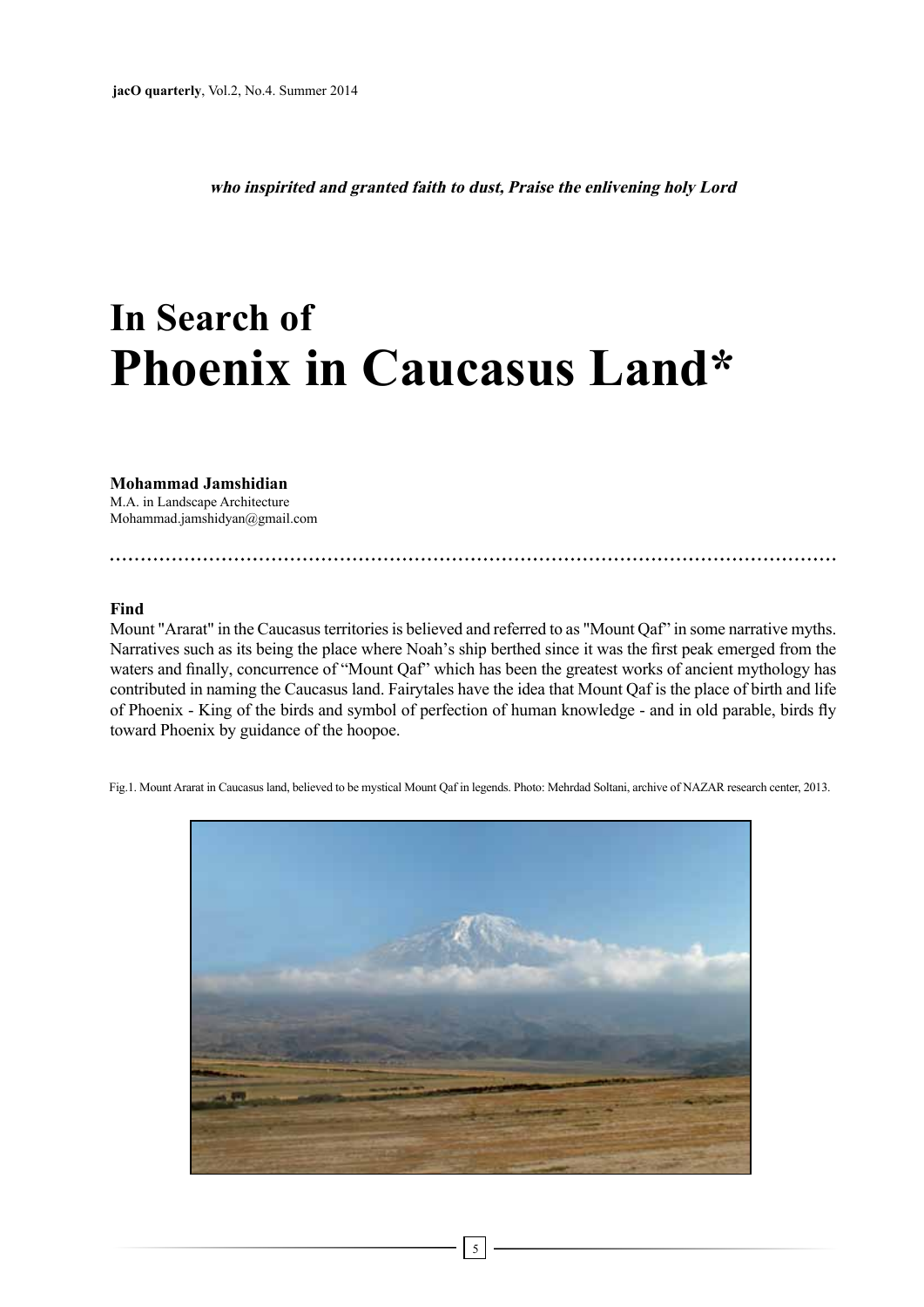They argued how to set about their quest. The hoopoe fluttered forward; on his breast Discerning, righteous and intelligent, He spoke: "My purposes are heaven-sent;  $I$  know our king -- but how can  $I$  alone Endure the journey to His distant throne? We have a king; beyond Qaf's mountain peak The Simorgh lives, the sovereign whom you seek A hundred thousand veils of dark and light Withdraw His presence from our mortal sight Do not imagine that the Way is short; Vast seas and deserts lie before His court.

#### **Recognition**

vision of "NAZAR research center" president and presence of 20 passengers. This travel required scientific Research trip at "NAZAR research center" in summer 2013 was aimed to visit this destination under superpreparations in addition of conventional and transportation procurements which were accomplished by ance with the trip and its goal will definitely lead into the best results since these studies helped everyone participation of all research groups. These preparations were studies done by the supervisor. Prior acquaintrecognize and realize his goal.

> It was in China, late one moonless night, The Simorgh first appeared to mortal sight --He let a feather float down through the air, And rumours of its fame spread everywhere; Throughout the world men separately conceived An image of its shape, and all believed

Fig.2. Presentation of studies at NAZAR research center, prior to research trip. Photo: Pezhman Raeisian, archive of NAZAR research center, 2013.



6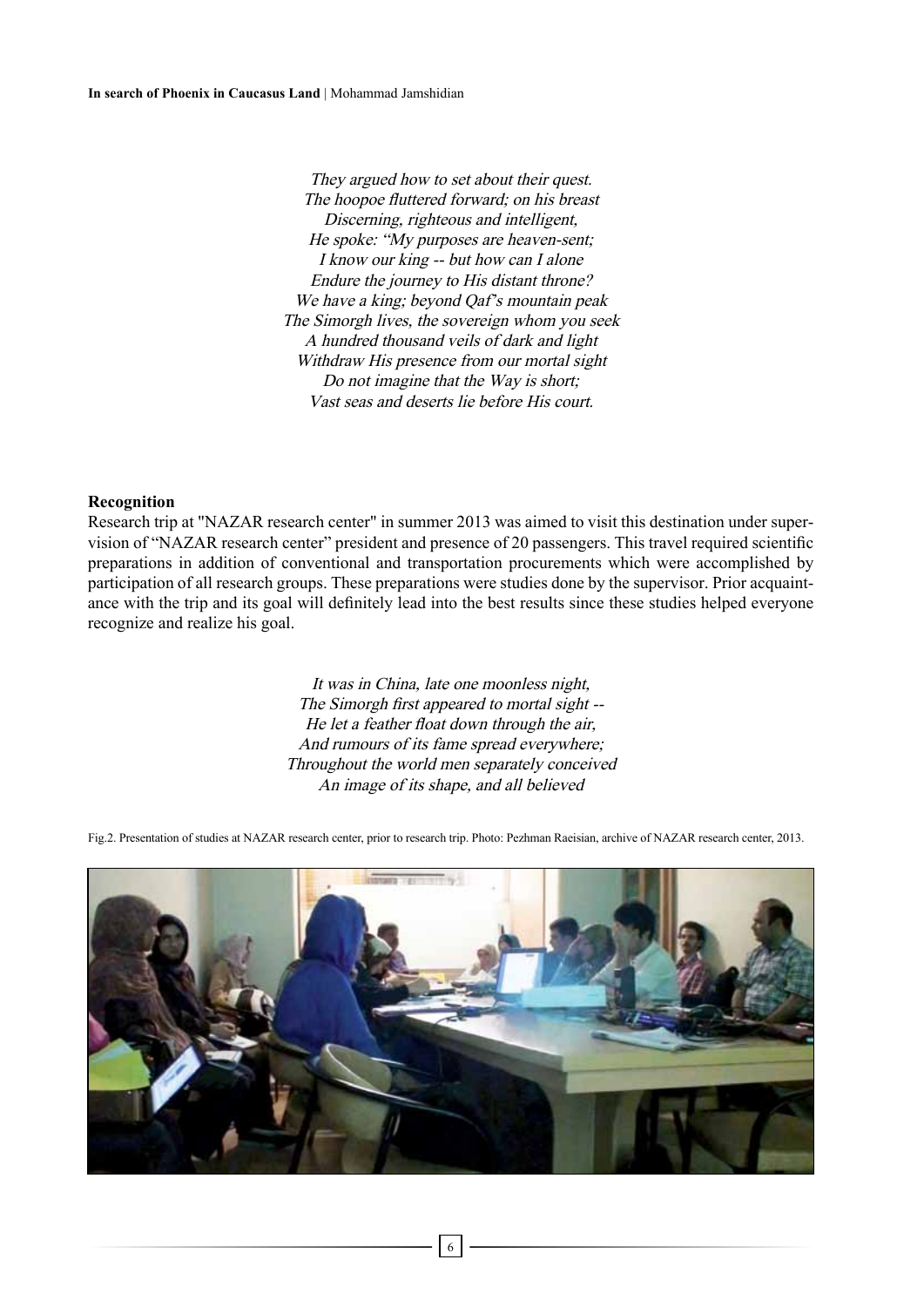All praised the splendour of their distant king; All rose impatient to be on the wing; But when they pondered on the journey's length, They hesitated; their ambitious strength Dissolved: each bird, according to his kind, Felt flattered but reluctantly declined.

#### **Excuse**

tecture of Caucasus" and "Natural & Cultural Landscape". Each passenger found an excuse for their trip, an tific studies selecting research themes in four formats of "Urban Landscape", "Art & Civilization", "Archi-The passengers found their subject to pursue their directions. Every question was queried to answer scienexcuse discussed prior to the tour to help the passengers confront it.

> The pompous partridge was next to speak, Fresh from his store of pearls. His crimson beak With angry blood. He clucked: "My one desire Is jewels; I pick through quarries for their fire No other goal in life. My heart is tied By bonds of love to this fair mountain-side. Besides, the journey to the Simorgh's throne Is hard. I cannot tear myself away; The hoopoe said: "You have the colours of Those jewels you so inordinately love, Yet those hard gems from which you cannot part



Fig.3. One of the researchers who has selected to scrutinize "Art & culture of Caucasus" for field research is presenting her initial studies. Photo: Pezh-<br>man Raeisian, archive of NAZAR research center, 2013.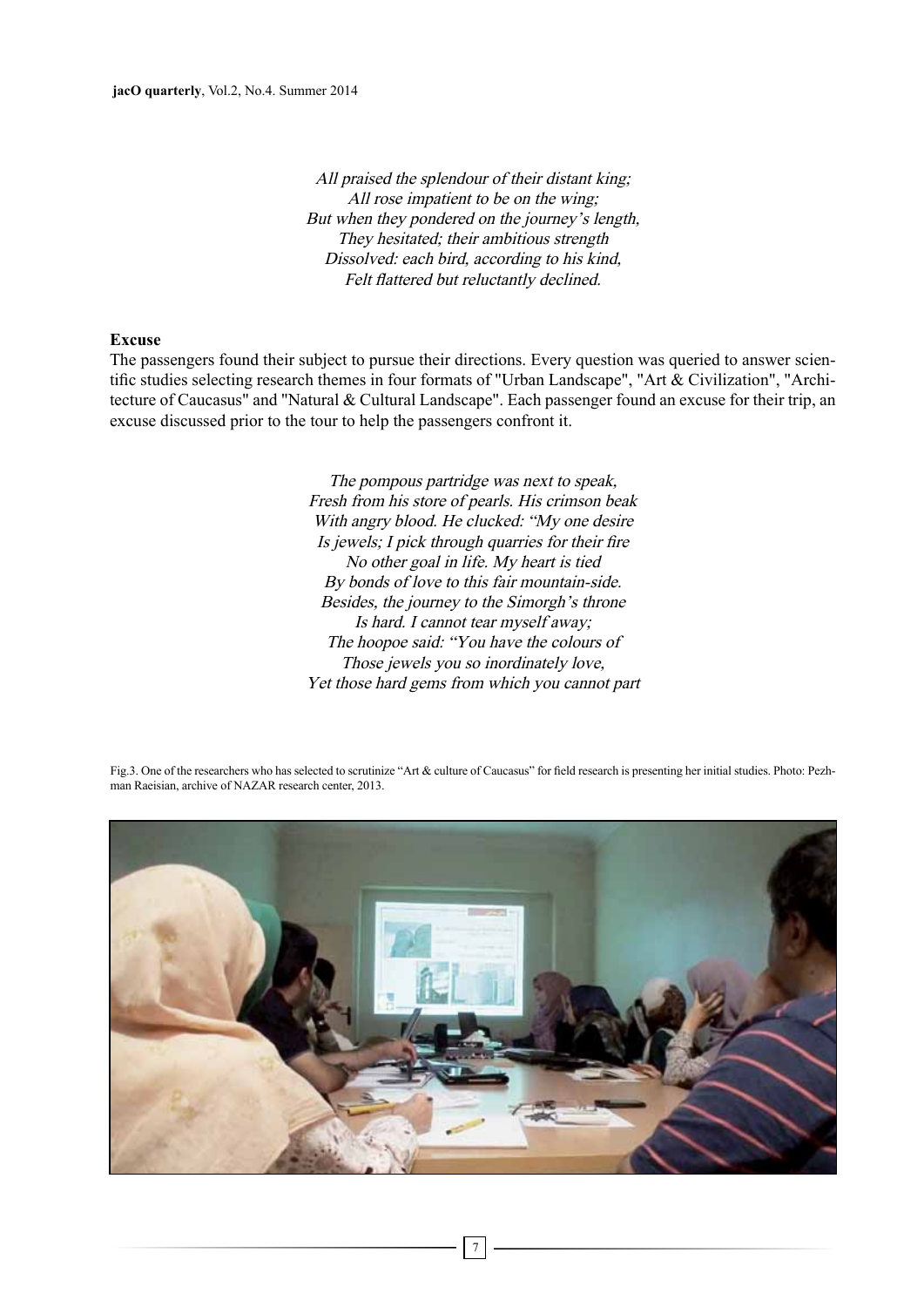Have only helped you to a hardened heart The cov duck waddled from her stream and quacked: "Now none of you can argue with the fact That both in this world and the next  $I$  am The purest bird that ever flew or swam; I spread my prayer-mat out, and all the time I clean myself of every bit of grime Water's the only home  $I'$  ve ever known; Why should I care about this Simorgh's throne?" The hoopoe answered her: "Your life is passed In vague, aquatic dreams which cannot last --A sudden wave and they are swept away. You value water's purity, you say, But is your life as pure as you declare? A fool described the nature both worlds share Forgive me, reader, if  $I$  do not say All these excuses to avoid the Way;

### **Traverse**

Traveling always introduces a new type of life. A life exempt of daily habits and routines, a type of social life with new people in new conditions. Travel is the theme for referring to inside and inquiring properties

Fig.4. Mountain climbing with the aim of visit Ggart mithraeum in Armenia. Photo: Seyedeh Fatemeh Mardani, archive of NAZAR research center, 2013.



8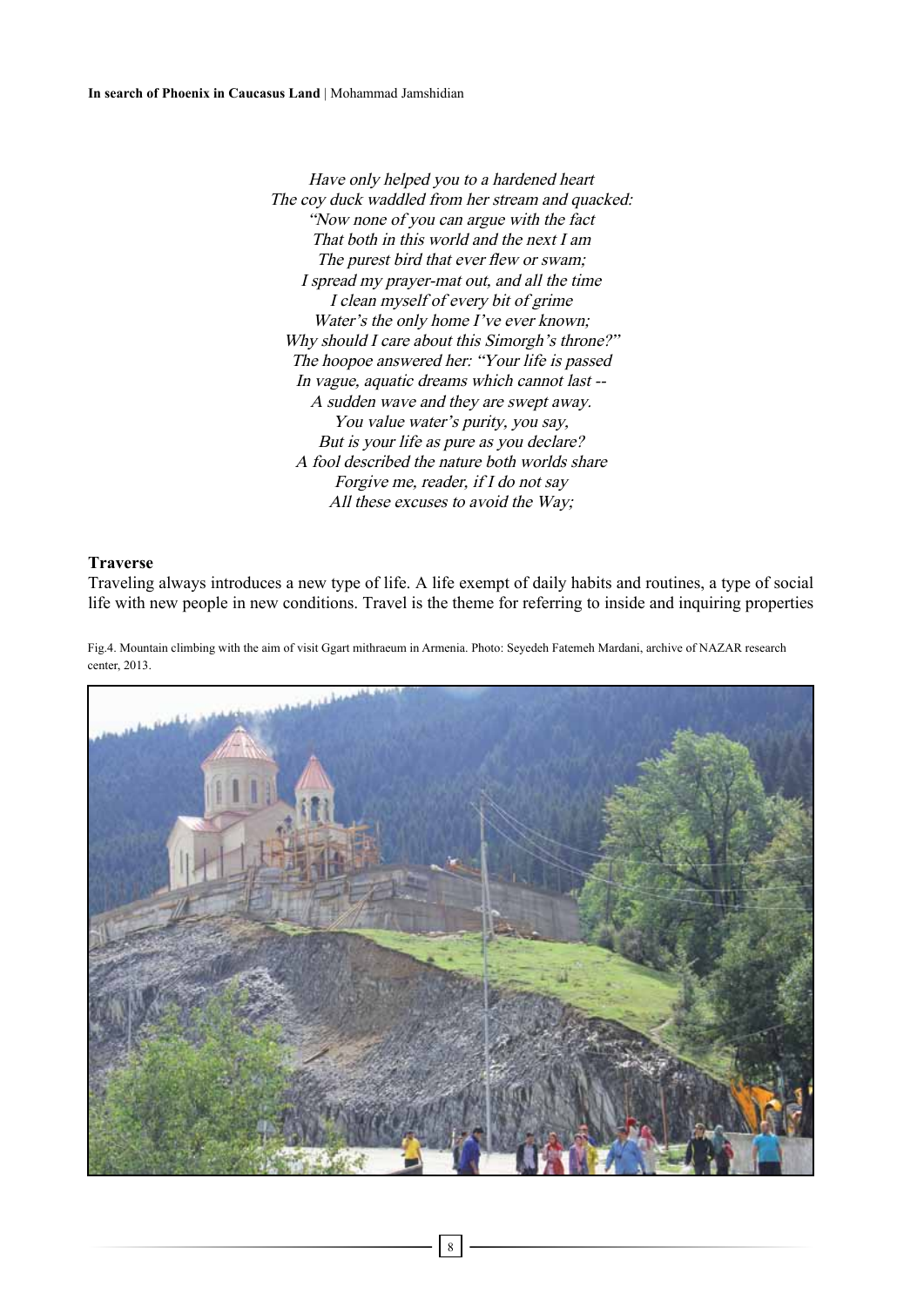within of each passenger that acknowledges his weaknesses and strengths in the community. Unpredictable events and circumstances provide a context for personal and social growth which may not occur during a lifetime within a family.

Traversing route is a goal itself that flourishes personal and social development. It's a privileged essence of traveling which is obtained by traversing the route, whether it is done for the purpose of acquiring knowledge or for pleasure.

> The trembling birds stared out across the plain; The road seemed endless as their endless pain. Another bird said: "Hoopoe, you're our guide. How would it be if  $I$  let you decide? Another said: "Whenever I decide To seek His presence, that arch-devil Pride Another bird said: "I love gold alone; It's life to me, like marrow to a bone  $-$ "Great hoopoe," said another bird, "my love" Has loaded me with chains, I cannot move. Another bird spoke up: "The Way is long, And I am neither valiant nor strong.

#### **Discovery** Stages

Discovery in travel begins with doing prior studies and researches before the trip. These studies will offer a clear direction to all of activities earlier that the experience. Glances, pictures, notes and all discussions along the route, from starting the journey by bus and strolling in spaces and to friendly conversation in the way will eventually discover the truth. Everyone traverses the route on the basis of the subject he has set to discover and proof from the beginning of the journey. They pursue their movement to find the truth in ment which will stay vivacious, in the bus, in strolling in cities, in accommodation spaces or in unplanned two by two conversations, group meetings, public meetings and exchanging of useful information; a movemeetings. Every space is potent to become a place of understanding the truth whether it is near a wild river,

Fig.5. Fellow travelers in groups of four discuss their proofs or complete their hypothesis by consultation. Photo: archive of NAZAR research  $center. 2013$ 

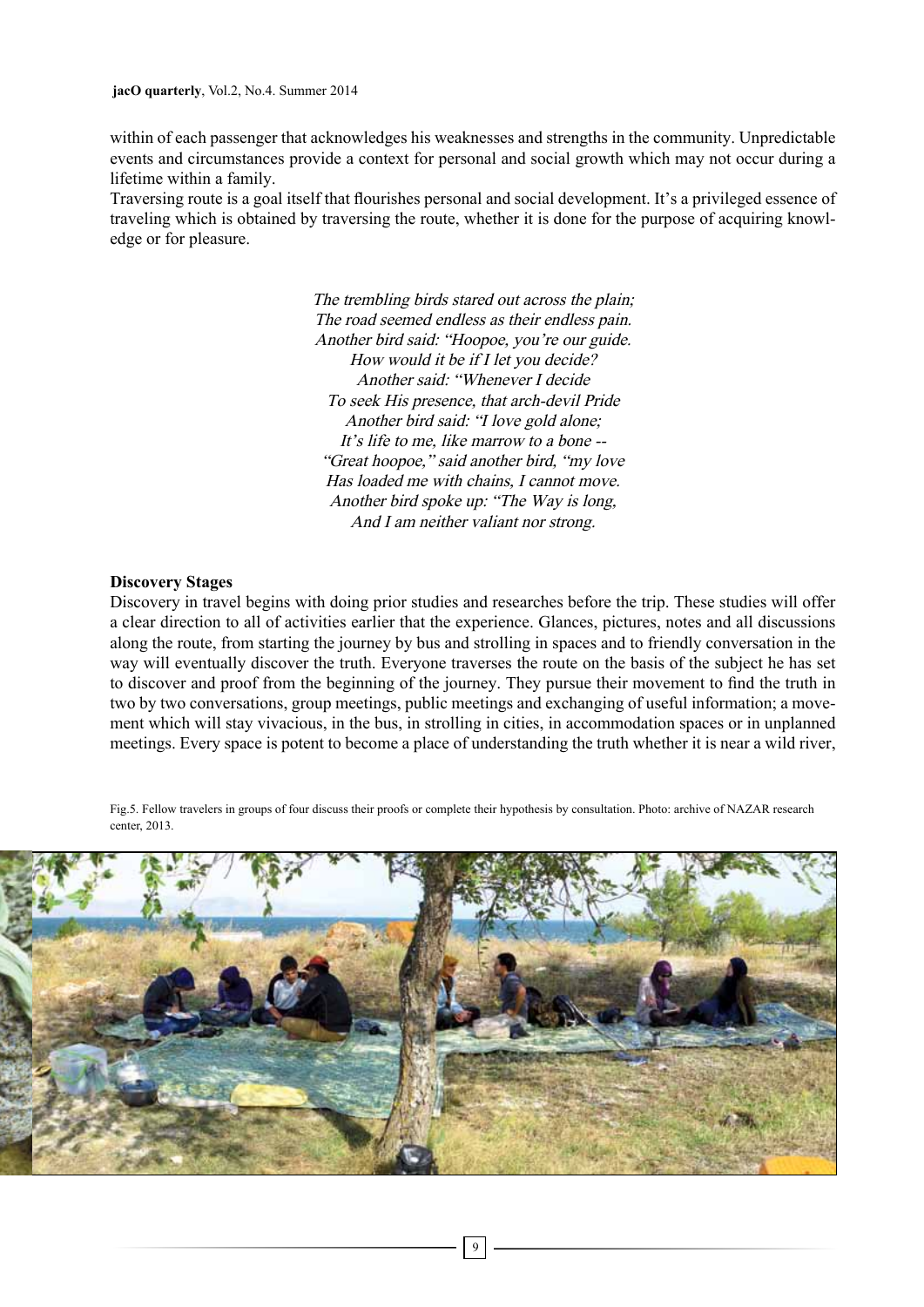#### In search of Phoenix in Caucasus Land | Mohammad Jamshidian

alongside the road, under a turbulent waterfall or in a hotel lobby. However, this discovery is not fulfilled unless some phases are finished. Although their boundaries of the interaction are different for everyone, their fulfillment is undeniable. "Learning", "Environment", "Challenge" and "Deduction" are four valleys fore the travel. The constantly changing environment is full of learning materials. Challenge is created by of research and discover. Learning should start prior to the trip and it has to be supported by studies bestudying and will involve all the passengers which will end up in discussions and interlocution that leads to Deduction. A complete educational process...

> Before we reach our goal," the hoopoe said, "The journey's seven valleys lie ahead; How far this is the world has never learned, For no one who has gone there has returned The first stage is the Valley of the Quest; Then Love's wide valley is our second test; The third is Insight into Mystery, The fourth Detachment and Serenity --The fifth is Unity; the sixth is Awe, A deep Bewilderment unknown before, The seventh Poverty and Nothingness --And there you are suspended, motionless

## **End - Goal**

Education, discover and knowledge of different dimension of Caucasus - Georgia and Armenia - occurred cations of the basic assumptions are achieved through field observations and supervisors' guidance. The within their land. The Goal is selfsame that is discovered along the route. Exploring the causes and impligoal is the same as that in the course of discovery. The important part of "NAZAR" research trip's goal is personal and internal development and gained through the route of personality perfection and occurred every day, by waking up on time, collecting tools, preparing breakfast, having lunch or dinner by group and doing all responsibilities and primary works together. On the other hand, scientific discoveries, proving the ing travel, or transformed and proven in the last days and thus the process of a full investigation to travel is initial assumptions based on prior studies continue on the way. Perhaps many hypotheses are rejected dur-